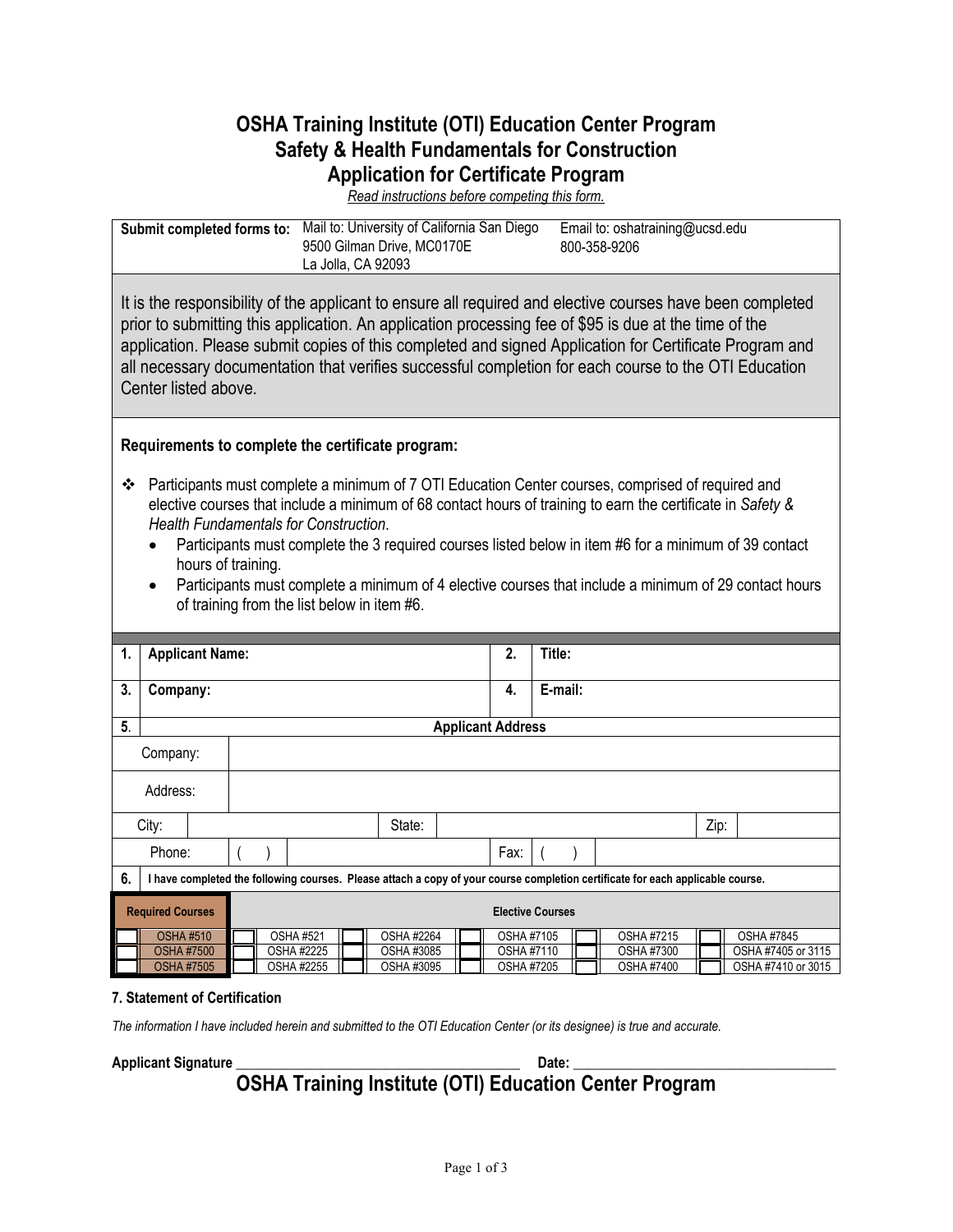### **Safety & Health Fundamentals for Construction Application for Certificate Program**

*Read instructions before competing this form.*

#### **THIS PAGE IS USED FOR INTERNAL PURPOSES ONLY**

| <b>OFFICE USE ONLY</b>                        |                                                                                  |  |  |        |        |                                                             |  |  |  |
|-----------------------------------------------|----------------------------------------------------------------------------------|--|--|--------|--------|-------------------------------------------------------------|--|--|--|
| Date:<br>Approving Authority Signature:       |                                                                                  |  |  |        |        |                                                             |  |  |  |
| <b>Check One:</b><br>Approved<br>Not Approved |                                                                                  |  |  |        |        |                                                             |  |  |  |
| <b>Approving Authority Name:</b><br>1.        |                                                                                  |  |  | 2.     | Title: |                                                             |  |  |  |
| 3.                                            | <b>OTI Education Center:</b>                                                     |  |  |        | 4.     | E-mail:                                                     |  |  |  |
| 5.                                            | <b>Approving Authority Address</b>                                               |  |  |        |        |                                                             |  |  |  |
|                                               | Address:                                                                         |  |  |        |        |                                                             |  |  |  |
|                                               |                                                                                  |  |  |        |        |                                                             |  |  |  |
|                                               | City:                                                                            |  |  | State: |        | Zip:                                                        |  |  |  |
|                                               | Phone:                                                                           |  |  |        | Fax:   |                                                             |  |  |  |
| If not approved, please indicate reason:      |                                                                                  |  |  |        |        |                                                             |  |  |  |
|                                               | Applicant did not complete the required courses.                                 |  |  |        |        | Applicant did not sign form.                                |  |  |  |
|                                               | Applicant did not submit documentation of completion<br>for all courses.         |  |  |        |        | Applicant did not complete four of the elective<br>courses. |  |  |  |
|                                               | Application processing fee was not paid.                                         |  |  |        |        | Applicant did not complete the minimum 68 contact<br>hours. |  |  |  |
|                                               | Applicant did not complete a minimum of 29 contact<br>hours of elective courses. |  |  |        |        | Other: (please explain)                                     |  |  |  |

**Process for review and approval:**

- **The OTI Education Center will review this form for accuracy and ensure that appropriate supporting documentation attached.**
- **If this form is not approved, the OTI Education Center will notify the applicant in writing with the reason.**
- **If the form is approved, the OTI Education Center will send the completed form and all supporting documentation to the Office of Training and Education (OTE) at the following address:**

**Director Division of Training Programs and Administration OSHA Office of Training and Education 2020 S. Arlington Heights Road Arlington Heights, IL 60005-4102**

- **Upon receipt, OTE will process the program certificate, to include the applicant's name and issue date, and will mail the program certificate to the OTI Education Center. OTE will contact the OTI Education Center with any questions or concerns.**
- **The authorized OTI Education Center is responsible for issuing the program certificate to the student.**